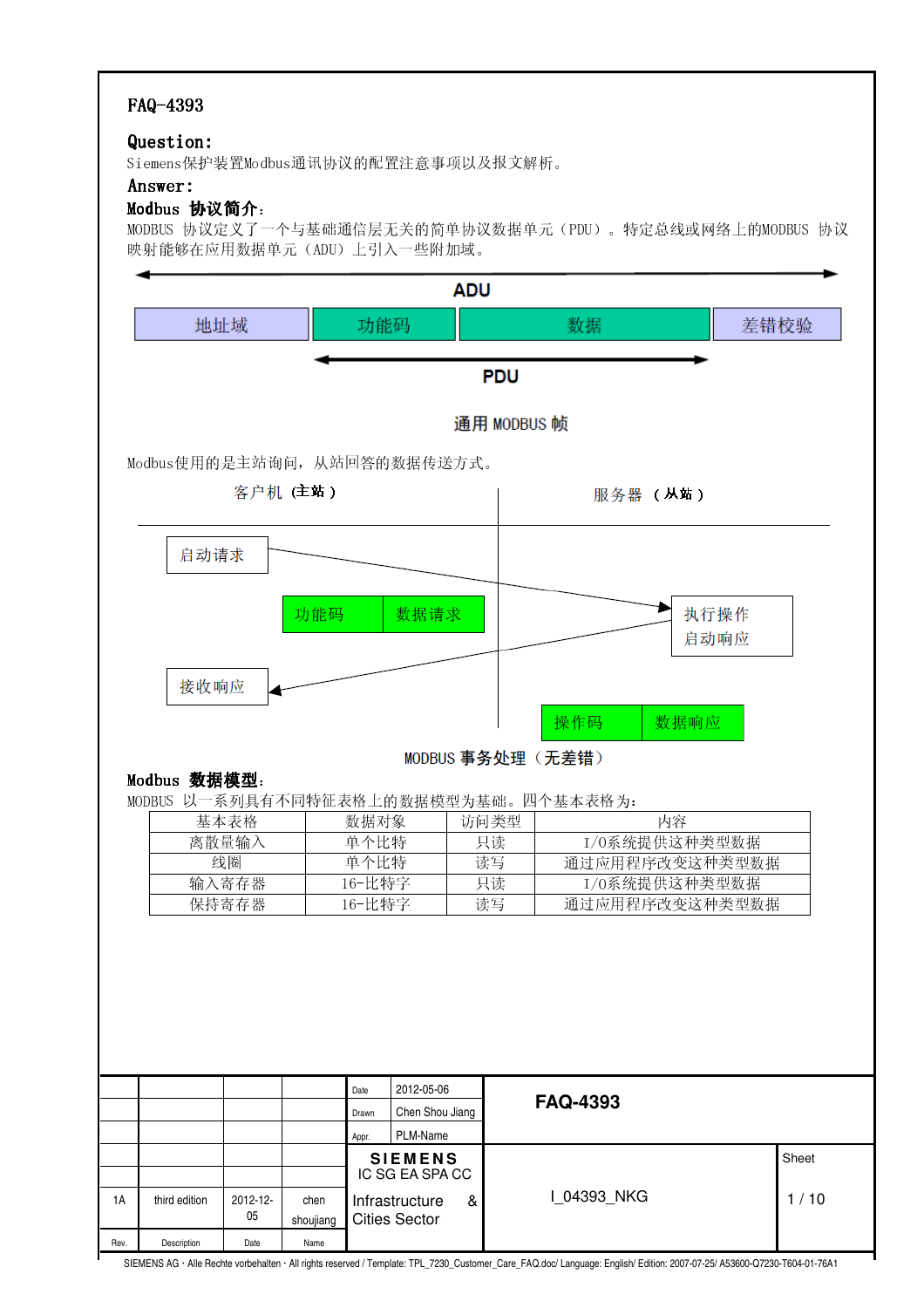下例示出了设备中的数据结构, 这个设备含有数字量和模拟量、输入量和输出量。由于不同块中的数据不相 关,每个块是相互独立。按不同MODBUS 功能码访问每个块。

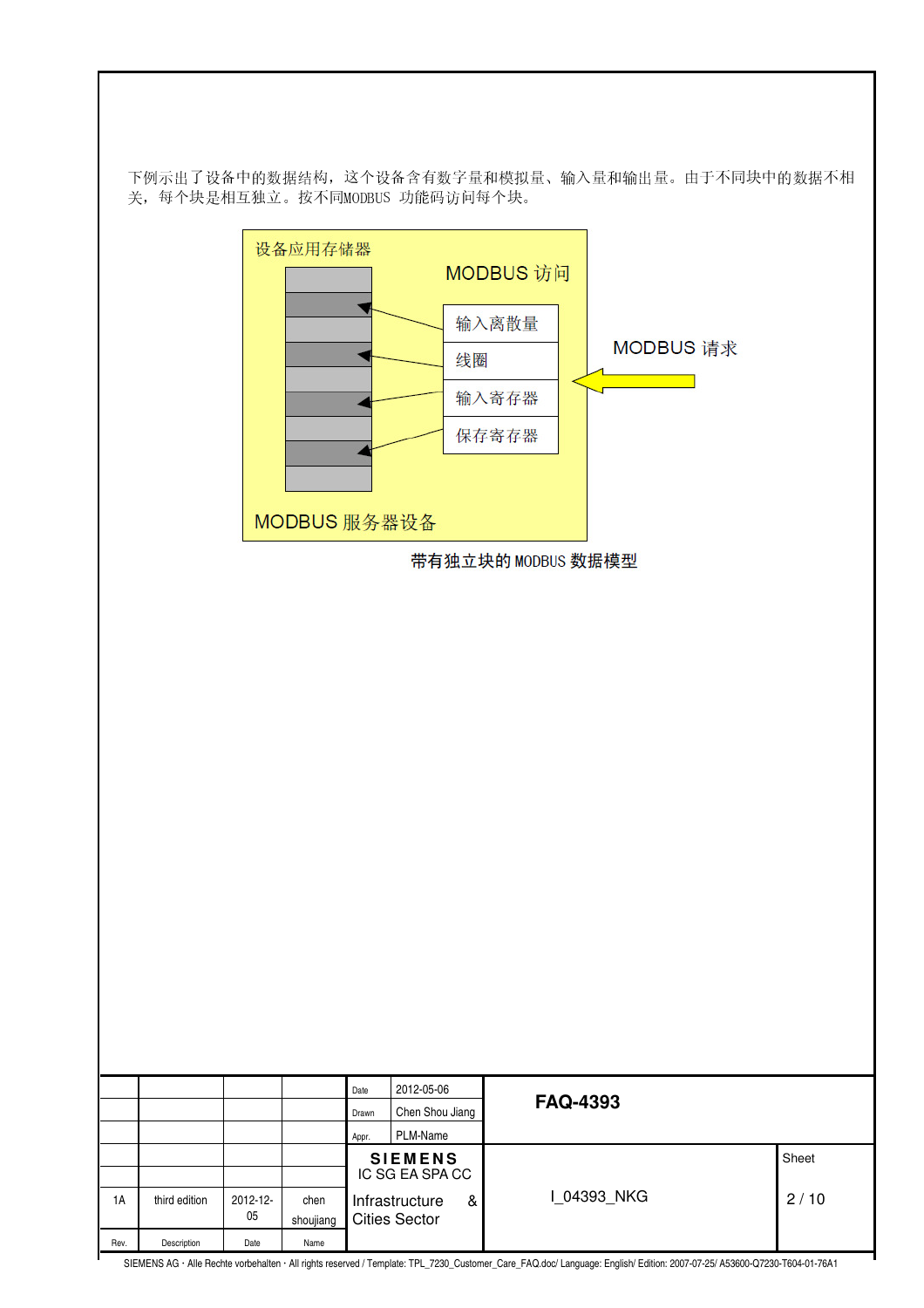## Modbus 公共功能码定义:

|   |        |      |         |    | 功能码 |        |
|---|--------|------|---------|----|-----|--------|
|   |        |      |         | 码  | 子码  | (十六进制) |
|   |        | 物理离散 | 读输入离散量  | 02 |     | 02     |
|   |        | 量输入  |         |    |     |        |
|   |        | 内部比特 | 读线圈     | 01 |     | 01     |
|   | 比特访问   | 或    | 写单个线圈   | 05 |     | 05     |
|   |        | 物理线圈 | 写多个线圈   | 15 |     | 0F     |
|   |        |      |         |    |     |        |
| 数 |        | 输入存储 | 读输入寄存器  | 04 |     | 04     |
| 据 | 16 比特访 | 器    |         |    |     |        |
| 访 |        |      | 读多个寄存器  | 03 |     | 03     |
| 问 |        | 内部存储 | 写单个寄存器  | 06 |     | 06     |
|   | 问      | 器    |         |    |     |        |
|   |        | 或    | 写多个寄存器  | 16 |     | 10     |
|   |        | 物理输出 | 读/写多个寄存 | 23 |     | 17     |
|   |        | 存储器  | 器       |    |     |        |
|   |        |      | 屏蔽写寄存器  | 22 |     | 16     |
|   |        |      |         |    |     |        |
|   | 文件记录访问 |      | 读文件记录   | 20 | 6   | 14     |
|   |        |      | 写文件记录   | 21 | 6   | 15     |
|   | 封装接口   |      | 读设备识别码  | 43 | 14  | 2B     |

|      |               |          |           | Date<br>Drawn | 2012-05-06<br>Chen Shou Jiang     |   | <b>FAQ-4393</b>                                                                                                |       |
|------|---------------|----------|-----------|---------------|-----------------------------------|---|----------------------------------------------------------------------------------------------------------------|-------|
|      |               |          |           | Appr.         | PLM-Name                          |   |                                                                                                                |       |
|      |               |          |           |               | <b>SIEMENS</b><br>IC SG EA SPA CC |   |                                                                                                                | Sheet |
|      |               |          |           |               |                                   |   |                                                                                                                |       |
| 1A   | third edition | 2012-12- | chen      |               | Infrastructure                    | & | 1 04393 NKG                                                                                                    | 3/10  |
|      |               | 05       | shoujiang |               | <b>Cities Sector</b>              |   |                                                                                                                |       |
| Rev. | Description   | Date     | Name      |               |                                   |   |                                                                                                                |       |
|      |               |          |           |               |                                   |   | OUTLIEND A DOUGLASS AND THE AUTHOR TO THE TOTAL OF THE CONTACT AND TO A TAAL AND TO A TABLE ON TO A TABLE TO A |       |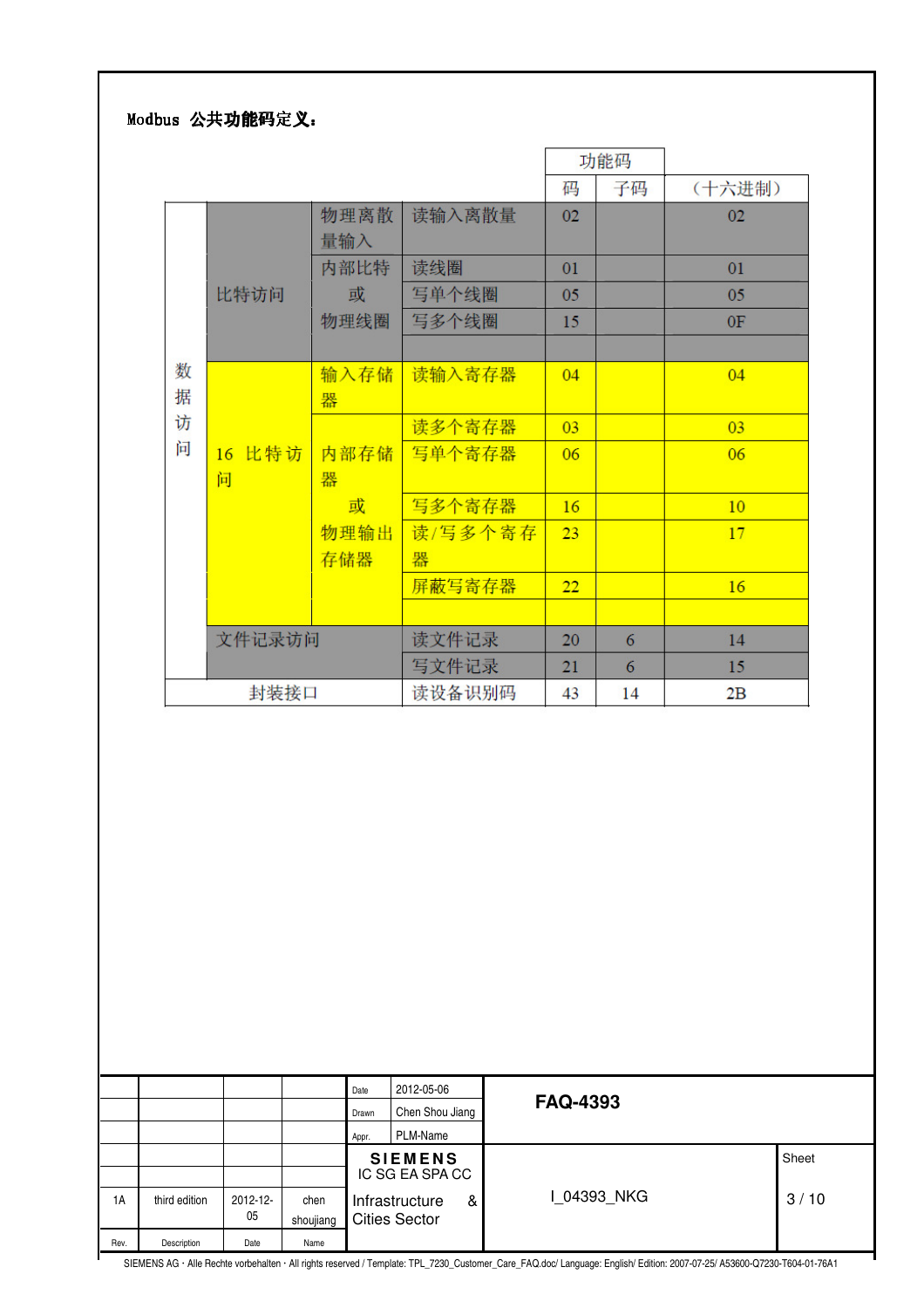# Siemens保护的Modbus配置以及报文示例

概述:

信息类型, 寄存器类型, 功能码之间的对应关系

| 信息类型        | DIGSI中配置的寄存器类型<br>(register type) | Modbus功能码 |
|-------------|-----------------------------------|-----------|
| 双遥控 (CF D2) |                                   | Tp        |
| 双遥信(DP)     |                                   | 01        |
| 单遥控 (C S)   |                                   | 05        |
| 单遥信 (SP)    |                                   | 02        |
| 遥测量(MV)     |                                   | 04        |
| 电度量(MVMV)   |                                   | 03        |

### 1 双遥控带双遥信的信号 (CF\_D2)

a) 配置: 双遥控及双遥信信息属于线圈状态类型 (coil), 在DIGSI中配置在寄存器类型0的范围 (可用的 地址可以在相应装置的modbus mapping file描述中找到), 且遥信与遥控方向地址相同, 如下图Q0, Q1  $\mathbf{X}$  Obje  $\vert x \vert$ 

 $\overline{\vee}$ alue

7

 $\overline{\mathfrak{o}}$ 

 $\frac{1}{3072}$ 

In

| Object properties - 00 - CF D2          |  |
|-----------------------------------------|--|
| Interlocking Times Protocol info-Source |  |

Transmission via supplementary protocol:

 $\sqrt{N_{\rm O}}$ .

Settings 1 Register type<br>1 Register address<br>1 Mask

| tt properties - ut - ur-pz              |                                         |  |  |  |  |  |  |  |  |  |  |
|-----------------------------------------|-----------------------------------------|--|--|--|--|--|--|--|--|--|--|
|                                         | Protocol info-Source<br>erlocking Times |  |  |  |  |  |  |  |  |  |  |
| ransmission via supplementary protocol: |                                         |  |  |  |  |  |  |  |  |  |  |
| No.                                     | Settings                                |  |  |  |  |  |  |  |  |  |  |
| 1                                       | Register type)                          |  |  |  |  |  |  |  |  |  |  |
| 1                                       | Register address                        |  |  |  |  |  |  |  |  |  |  |
|                                         |                                         |  |  |  |  |  |  |  |  |  |  |

Value

70

 $\overline{\mathbf{0}}$ 

12288

|      |               |          |           | Date  | 2012-05-06<br>Chen Shou Jiang     |   | <b>FAQ-4393</b> |       |  |
|------|---------------|----------|-----------|-------|-----------------------------------|---|-----------------|-------|--|
|      |               |          |           | Drawn |                                   |   |                 |       |  |
|      |               |          |           | Appr. | PLM-Name                          |   |                 |       |  |
|      |               |          |           |       | <b>SIEMENS</b><br>IC SG EA SPA CC |   |                 | Sheet |  |
|      |               |          |           |       |                                   |   |                 |       |  |
| 1A   | third edition | 2012-12- | chen      |       | Infrastructure                    | & | I 04393 NKG     | 4/10  |  |
|      |               | 05       | shoujiang |       | <b>Cities Sector</b>              |   |                 |       |  |
| Rev. | Description   | Date     | Name      |       |                                   |   |                 |       |  |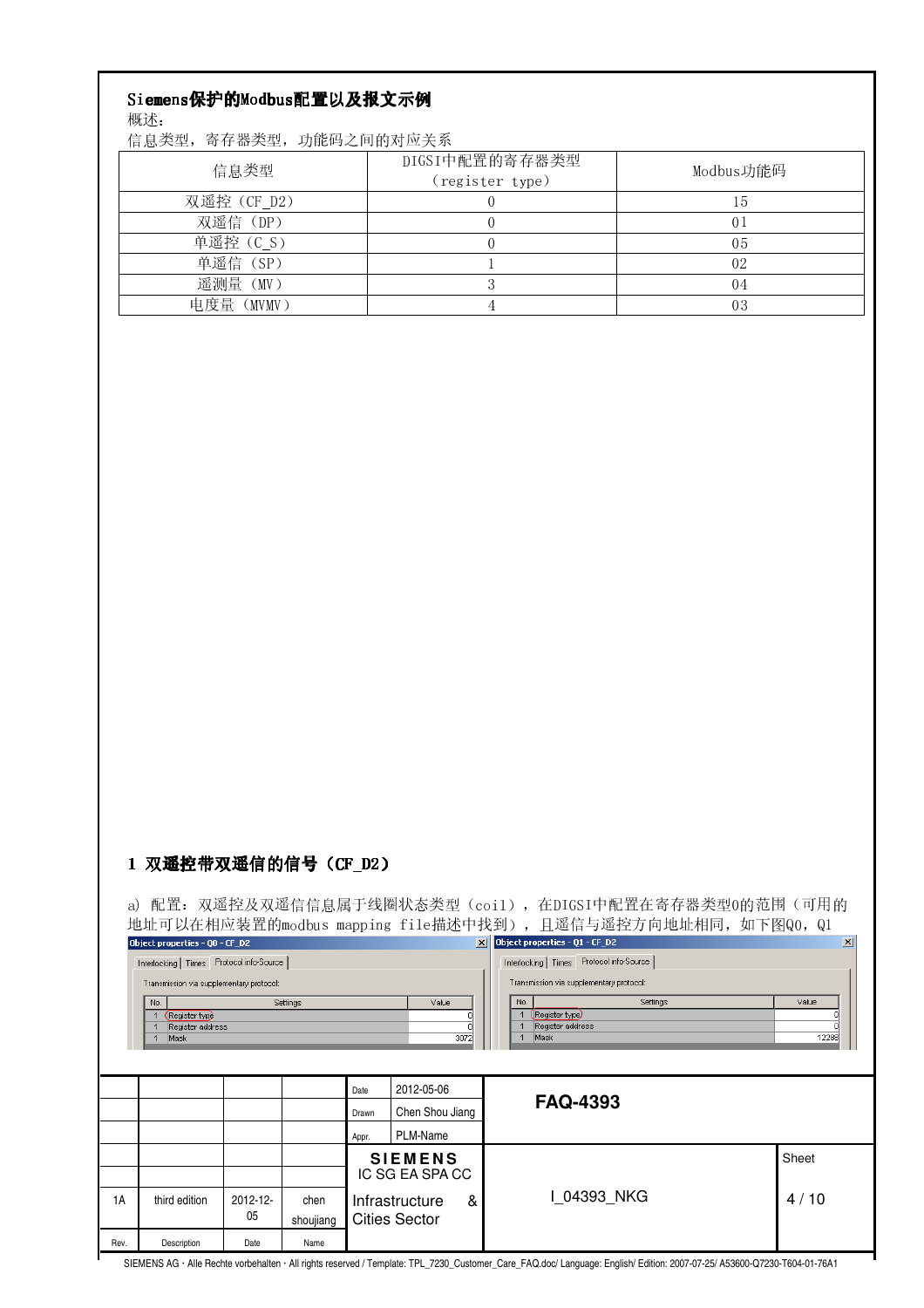|        |                      |                                 | Q0的寄存器号 Y = 0 + 1 + 10 = 11 |  | 以上图Q0为例: mask 3072 = 1024 + 2048 = 2 <sup>10</sup> + 2 <sup>11</sup> , 所以 x = 10 |                |                                              |                       |  |  |  |
|--------|----------------------|---------------------------------|-----------------------------|--|----------------------------------------------------------------------------------|----------------|----------------------------------------------|-----------------------|--|--|--|
|        |                      |                                 |                             |  | 同理 Q1: mask 12288 = 4096 + 8192 = $2^{12}$ + $2^{13}$ , 所以 x = 12                |                |                                              |                       |  |  |  |
|        |                      | Q1的寄存器号 Y = 0 + 1 + 12 = 13     |                             |  |                                                                                  |                |                                              |                       |  |  |  |
|        |                      |                                 |                             |  |                                                                                  |                |                                              |                       |  |  |  |
|        | c) 示例报文              |                                 |                             |  |                                                                                  |                |                                              |                       |  |  |  |
|        |                      |                                 |                             |  | 由于Modbus报文查询是从0开始寻址的, 所以报文中的地址比计算的寄存器号小1。                                        |                |                                              |                       |  |  |  |
|        |                      | 双遥控(写多个线圈)功能码: 15               |                             |  |                                                                                  |                |                                              |                       |  |  |  |
| 遥控Q0报文 |                      |                                 |                             |  |                                                                                  |                |                                              |                       |  |  |  |
|        |                      |                                 | 主站发送                        |  |                                                                                  |                |                                              | 从站返回                  |  |  |  |
|        | 28                   | 地址                              |                             |  |                                                                                  |                | 28                                           | 地址                    |  |  |  |
|        | 0F                   | 功能码                             |                             |  |                                                                                  |                | 0F                                           | 功能码                   |  |  |  |
|        | 0 <sub>0</sub>       | 起始地址 Hi                         |                             |  | 报文中地址为10,                                                                        |                | 0 <sub>0</sub>                               | 起始地址 Hi               |  |  |  |
|        | 0A                   | 起始地址 Lo                         |                             |  | 比寄存器号小1.                                                                         |                | 0A                                           | 起始地址 Lo               |  |  |  |
|        | 0 <sub>0</sub>       | 输出数量 Hi                         |                             |  |                                                                                  |                | 0 <sub>0</sub>                               | 输出数量 Hi               |  |  |  |
|        | 02                   | 输出数量 Lo                         |                             |  |                                                                                  |                | 02                                           | 输出数量 Lo<br>$CRC$ (Lo) |  |  |  |
|        | 01                   | 输出字节数                           |                             |  |                                                                                  |                | F <sub>3</sub>                               |                       |  |  |  |
|        | 01                   |                                 |                             |  | 输出值 (01: 合闸, 02: 分闸)                                                             |                | F1                                           | CRC (Hi)              |  |  |  |
|        | 45                   | CRC (Lo)<br>CRC (Hi)            |                             |  |                                                                                  |                |                                              |                       |  |  |  |
|        | 24                   |                                 |                             |  |                                                                                  |                |                                              |                       |  |  |  |
|        | 读取Q0位置报文             | 双遥信(读取多个线圈状态)功能码: 01            |                             |  |                                                                                  |                |                                              |                       |  |  |  |
|        |                      |                                 | 主站发送                        |  |                                                                                  |                |                                              | 从站返回                  |  |  |  |
|        | 28                   | 地址                              |                             |  |                                                                                  | 28             | 地址                                           |                       |  |  |  |
|        | 0 <sub>1</sub>       |                                 |                             |  |                                                                                  |                | 功能码<br>01                                    |                       |  |  |  |
|        |                      |                                 | 功能码<br>起始地址 Hi<br>报文中地址为10, |  |                                                                                  |                |                                              |                       |  |  |  |
|        | 0 <sub>0</sub>       |                                 |                             |  |                                                                                  |                | 字节数<br>0 <sub>1</sub><br>输出值 (01: 合闸, 02 分闸) |                       |  |  |  |
|        | 0A                   | 起始地址 Lo                         |                             |  | 比寄存器号小1.                                                                         | 01             |                                              |                       |  |  |  |
|        | 0 <sub>0</sub><br>02 | 输出数量 Hi<br>输出数量 Lo              |                             |  |                                                                                  |                | CRC (Lo)<br>98                               |                       |  |  |  |
|        | <b>9A</b>            | CRC (Lo)                        |                             |  |                                                                                  |                | CRC (Hi)<br>14                               |                       |  |  |  |
|        | 30                   | CRC (Hi)                        |                             |  |                                                                                  |                |                                              |                       |  |  |  |
|        |                      | 同时读取Q0, Q1位置的报文                 |                             |  |                                                                                  |                |                                              |                       |  |  |  |
|        |                      |                                 | 主站发送                        |  |                                                                                  |                |                                              | 从站返回                  |  |  |  |
|        | 28                   | 地址                              |                             |  |                                                                                  | 28             |                                              | 地址                    |  |  |  |
|        | 0 <sub>1</sub>       | 功能码                             |                             |  |                                                                                  | 0 <sub>1</sub> |                                              | 功能码                   |  |  |  |
|        | 0 <sub>0</sub>       | 起始地址 Hi                         |                             |  | 报文中地址为10,                                                                        | 01             |                                              | 字节数                   |  |  |  |
|        | 0A                   | 起始地址 Lo                         |                             |  | 比寄存器号小1.                                                                         | 09             |                                              | 输出值(Q0合闸, Q1分闸)       |  |  |  |
|        | 0 <sub>0</sub>       | 输出数量 Hi                         |                             |  |                                                                                  | 99             |                                              | CRC (Lo)              |  |  |  |
|        |                      |                                 |                             |  |                                                                                  |                |                                              |                       |  |  |  |
|        |                      |                                 |                             |  |                                                                                  |                |                                              |                       |  |  |  |
|        |                      |                                 |                             |  |                                                                                  |                |                                              |                       |  |  |  |
|        |                      |                                 |                             |  |                                                                                  |                |                                              |                       |  |  |  |
|        | 04<br>1A<br>32       | 输出数量 Lo<br>CRC (Lo)<br>CRC (Hi) |                             |  |                                                                                  | D <sub>2</sub> |                                              | CRC (Hi)              |  |  |  |

 $\mathbf{r}$ 

ŀ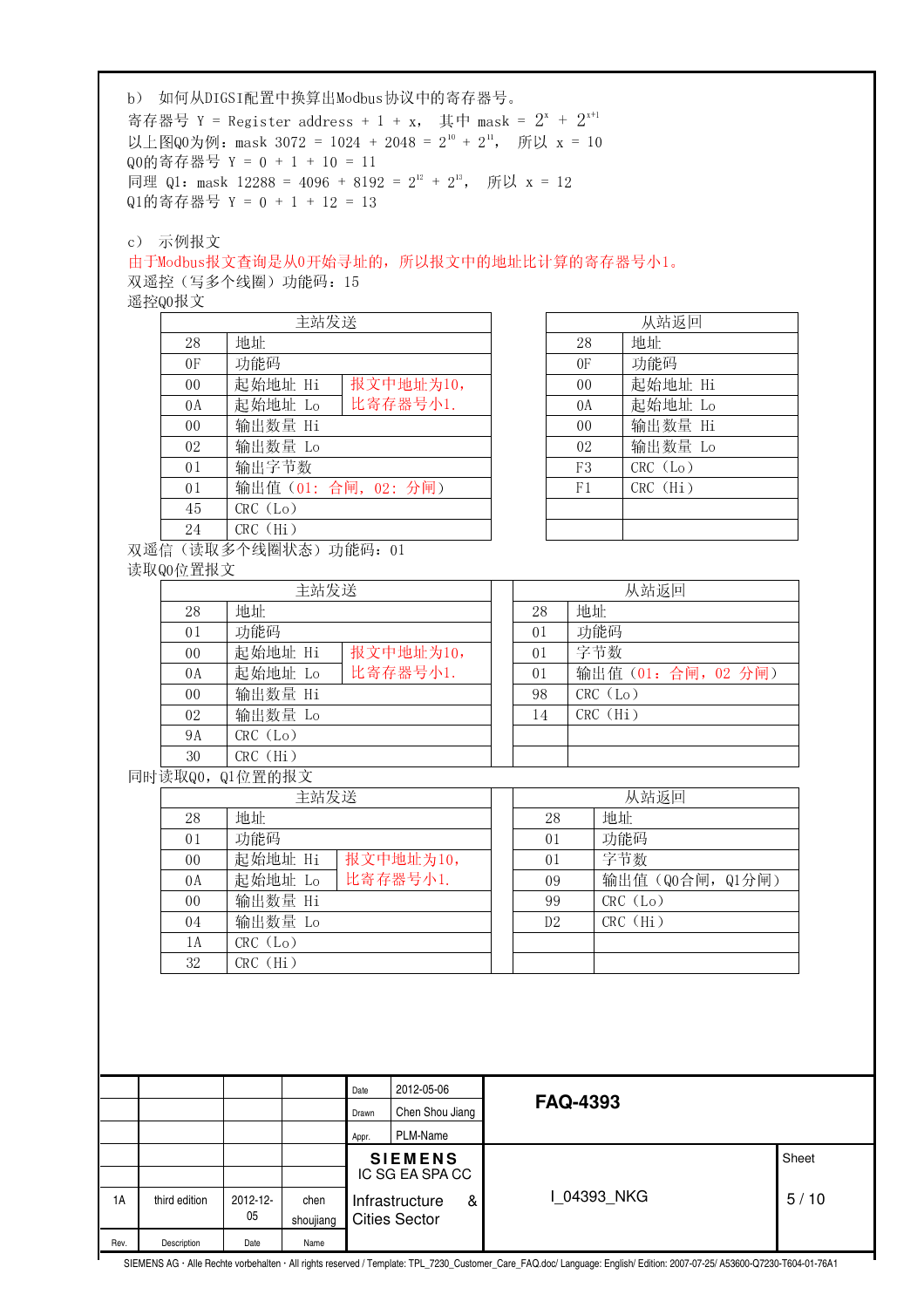## 2 单遥控信号 (C\_S)

a) 配置: 单遥控信息同样属于线圈类型 (coi1), 在DIGSI中配置在寄存器类型0的范围 (可用的地址可以 在相应装置的Modbus mapping file描述中找到)。

|     | 0bject properties - D3 - C_S                |       |
|-----|---------------------------------------------|-------|
|     | Interlocking   Times   Protocol info-Source |       |
|     | Transmission via supplementary protocol:    |       |
| No. | Settings                                    | Value |
|     | Register type                               |       |
| 4   | Register address                            | 32    |
| и   | Mask                                        | 64    |

b) 如何从DIGSI配置中换算出Modbus协议中的寄存器号。

寄存器号 Y = Register address + 1 + Log<sub>2</sub><sup>mask</sup>

上图中寄存器号 Y = 32 + 1 + Log<sub>2</sub><sup>64</sup> = 39

c) 示例报文

由于Modbus报文查询是从0开始寻址的,所以报文中的地址比计算的寄存器号小1。

单遥控(写单个线圈)功能码: 05

单遥控报文

| 主站发送           |          |             | 从站返回           |              |
|----------------|----------|-------------|----------------|--------------|
| -28            | 地址       |             | 28             | 地址           |
| -05            | 功能码      |             | 05             | 功能码          |
| 0 <sub>0</sub> | 起始地址 Hi  | 报文中地址为38,   | 0 <sub>0</sub> | 起始地址 Hi      |
| -26            | 起始地址 Lo  | 比寄存器号小1.    | 26             | 起始地址 Lo      |
| FF             | 输出值 Hi   | FF 00 为合闸命令 | FF             | 输出值 Hi       |
| $00\,$         | 输出值 Lo   | 00 00 为分闸命令 | 0 <sub>0</sub> | 输出值 Lo       |
| 6A             | CRC (Lo) |             | 6A             | $CRC$ $(L0)$ |
| -08            | CRC (Hi) |             | 08             | $CRC$ $(Hi)$ |

注意: 对于脉冲型输出的单遥控命令, 后台发送分闸命令是没有实际意义的, 保护装置会拒绝分闸命令, 拒 绝的附加原因是不合常理(Plausibility error)。

## 3 单遥信信号 (SP)

a) 配置: 单遥信信息属于离散量类型, 在DIGSI中配置在寄存器类型1的范围。

|      | Object properties - D1 - SP                                                      |             |           |                     |                               |             |     | X Object properties - D2 - SP                                                                                 | $\mathbf{x}$ |
|------|----------------------------------------------------------------------------------|-------------|-----------|---------------------|-------------------------------|-------------|-----|---------------------------------------------------------------------------------------------------------------|--------------|
|      | Select in fault record   Chatter blocking and filter   Protocol info-Destination |             |           |                     |                               |             |     | Select in fault record   Chatter blocking and filter   Protocol info-Destination                              |              |
|      | Transmission via supplementary protocol:                                         |             |           |                     |                               |             |     | Transmission via supplementary protocol:                                                                      |              |
|      | No.<br>Settings<br>Value<br>Register type                                        |             |           |                     |                               |             | No. | Settings                                                                                                      | Value        |
|      |                                                                                  |             |           |                     |                               |             |     | Register type                                                                                                 |              |
|      | Register address                                                                 |             |           |                     | 32                            |             |     | Register address                                                                                              | 32           |
|      | Mask                                                                             |             |           |                     | 16                            |             |     | Mask                                                                                                          | 32           |
| b)   | 寄存器号 Y = Register address + 1 + Log <sub>2</sub> <sup>mask</sup>                 |             |           |                     | 如何从DIGSI配置中换算出Modbus协议中的寄存器号。 |             |     | 上图中寄存器号分别为 Y = 32 + 1 + Log <sub>2</sub> <sup>16</sup> = 37, Y = 32 + 1 + Log <sub>2</sub> <sup>32</sup> = 38 |              |
|      |                                                                                  |             |           | Date                | 2012-05-06                    |             |     | <b>FAQ-4393</b>                                                                                               |              |
|      |                                                                                  |             |           | Drawn               | Chen Shou Jiang               |             |     |                                                                                                               |              |
|      |                                                                                  |             |           | Appr.               | PLM-Name                      |             |     |                                                                                                               |              |
|      |                                                                                  |             |           |                     | <b>SIEMENS</b>                |             |     |                                                                                                               | Sheet        |
|      |                                                                                  |             |           |                     | IC SG EA SPA CC               |             |     |                                                                                                               |              |
|      |                                                                                  |             |           |                     |                               |             |     |                                                                                                               |              |
|      |                                                                                  |             |           | Infrastructure<br>& |                               | 1 04393 NKG |     | 6/10                                                                                                          |              |
| 1A   | third edition                                                                    | $2012 - 12$ | chen      |                     |                               |             |     |                                                                                                               |              |
|      |                                                                                  | 05          |           |                     |                               |             |     |                                                                                                               |              |
|      |                                                                                  |             | shoujiang |                     | <b>Cities Sector</b>          |             |     |                                                                                                               |              |
| Rev. | Description                                                                      | Date        | Name      |                     |                               |             |     |                                                                                                               |              |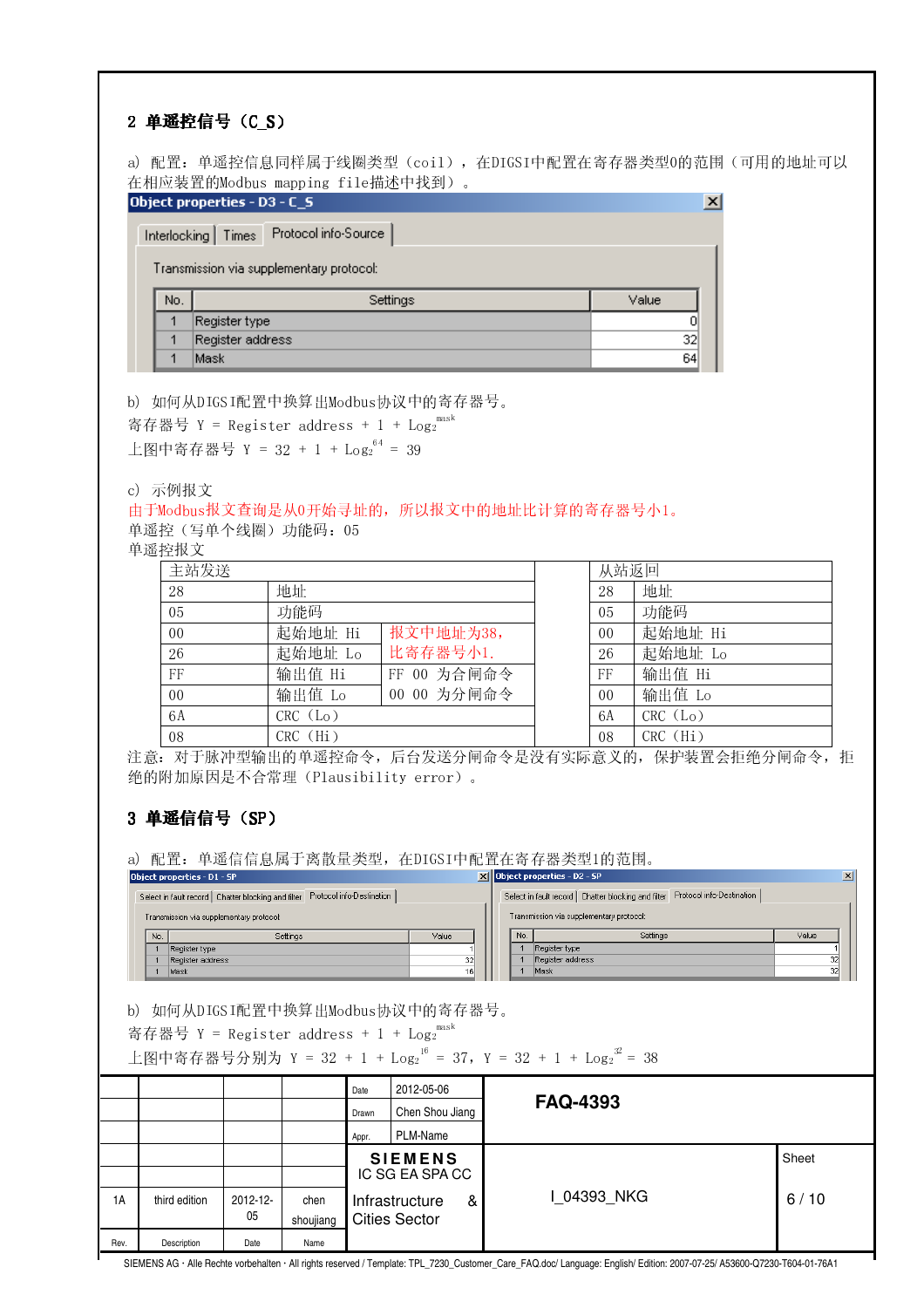#### c) 示例报文

由于Modbus报文查询是从0开始寻址的,所以报文中的地址比计算的寄存器号小1。

单遥信(读离散量)功能码: 02

以下是同时读取遥信1与遥信2的报文

|        | 主站发送                 |    | 从站返回                     |
|--------|----------------------|----|--------------------------|
| 28     | 地址                   | 28 | 地址                       |
| 02     | 功能码                  | 02 | 功能码                      |
| $00\,$ | 起始地址 Hi<br>报文中地址为36, | 01 | 字节数                      |
| 24     | 比寄存器号小1<br>起始地址 Lo   | 02 | 遥信状态 (遥信1: off, 遥信2: on) |
| 00     | 输出数量 Hi              | 28 | CRC (Lo)                 |
| 02     | 输出数量 Lo              | 15 | $CRC$ $(Hi)$             |
| BE     | CRC (Lo)             |    |                          |
| 39     | CRC (Hi)             |    |                          |

## 4 遥测值

a) 配置: 遥测值属于输入寄存器类型, DIGSI中配置在寄存器类型3的范围。装置中未给遥测值预留多余地 址, 如果有用户自定义的遥测值需要配置到后台, 则需要把部分默认的遥测值从系统口移除。

| Object properties - IL1 = - MY                         |     |                                          |       |  |     | $\mathbf{X}$ Object properties - UL1E= - MV             |               | $\mathbf{x}$ |
|--------------------------------------------------------|-----|------------------------------------------|-------|--|-----|---------------------------------------------------------|---------------|--------------|
| Protocol info-Destination   Measured value-Destination |     |                                          |       |  |     | Measured value-Destination<br>Protocol info-Destination |               |              |
|                                                        |     | Transmission via supplementary protocol: |       |  |     | Transmission via supplementary protocol:                |               |              |
|                                                        | No. | Settings                                 | Value |  | No. | Settings                                                | Value         |              |
|                                                        |     | Register type                            |       |  |     | Scaling index                                           |               |              |
|                                                        |     | Register address                         |       |  |     | Zero offset                                             | 10.0          |              |
|                                                        |     |                                          |       |  |     | Scaling factor                                          | 100.0         |              |
|                                                        |     |                                          |       |  |     | Type                                                    | Primary value |              |
|                                                        |     |                                          |       |  |     |                                                         |               |              |

b) 如何从DIGSI配置中换算出Modbus协议中的寄存器号。

寄存器号 Y = Register address + 1

上图中 Ia 寄存器号 Y = 0 + 1 = 1, 其它模拟量寄存器号可在mapping file描述中查找到。

c) 示例报文

由于Modbus报文查询是从0开始寻址的,所以报文中的地址比计算的寄存器号小1。

遥测(读输入寄存器)功能码: 04

下例中是7SJ62 mapping file 3-1, 从寄存器号1开始, 读取18个寄存器的报文, 不同类型装置的寄存器代 表的数据内容有所差异, 请参考相关装置的mapping file。

|      |             | 主站发送                                  |                                |                |           |                     |                      |           |                | 从站返回            |      |  |
|------|-------------|---------------------------------------|--------------------------------|----------------|-----------|---------------------|----------------------|-----------|----------------|-----------------|------|--|
|      |             | 28<br>地址                              |                                |                |           |                     |                      |           | 28             | 地址              |      |  |
|      |             | 功能码<br>04                             |                                |                |           |                     |                      |           | 04             | 功能码             |      |  |
|      |             | 起始地址 Hi<br>报文中地址为0,<br>0 <sub>0</sub> |                                |                |           |                     | 24                   | 字节数       |                |                 |      |  |
|      |             | 比寄存器号小1<br>起始地址 Lo<br>0 <sub>0</sub>  |                                |                |           |                     | 0 <sub>0</sub>       | 输入寄存器1 Hi |                |                 |      |  |
|      |             | 输出数量 Hi<br>0 <sub>0</sub>             |                                |                |           |                     | 0 <sub>0</sub>       | 输入寄存器1 Lo | Ia             |                 |      |  |
|      |             | 12                                    |                                | 输出数量 Lo        |           |                     |                      |           | 0 <sub>0</sub> | 输入寄存器2 Hi       |      |  |
|      |             | CRC (Lo)<br>77                        |                                |                |           |                     |                      |           | $00\,$         | 输入寄存器2 Lo       | Ib   |  |
|      |             | CRC (Hi)<br>FE                        |                                |                |           |                     | 0 <sub>0</sub>       | 输入寄存器3 Hi |                |                 |      |  |
|      |             |                                       |                                |                |           |                     | 0 <sub>0</sub>       | 输入寄存器3 Lo | I c            |                 |      |  |
|      |             |                                       |                                |                |           | 00 <sup>°</sup>     | 输入寄存器4 Hi            |           |                |                 |      |  |
|      |             |                                       |                                |                |           | $00\,$              | 输入寄存器4 Lo            | In        |                |                 |      |  |
|      |             |                                       |                                |                | 02        | 输入寄存器5 Hi           |                      |           |                |                 |      |  |
|      |             |                                       |                                |                | 42        | 输入寄存器5 Lo           | Va                   |           |                |                 |      |  |
|      |             |                                       |                                |                |           | Date                | 2012-05-06           |           |                | <b>FAQ-4393</b> |      |  |
|      |             |                                       |                                |                |           | Drawn               | Chen Shou Jiang      |           |                |                 |      |  |
|      |             |                                       |                                |                |           | Appr.               | PLM-Name             |           |                |                 |      |  |
|      |             |                                       |                                | <b>SIEMENS</b> |           |                     |                      |           | Sheet          |                 |      |  |
|      |             |                                       |                                |                |           | IC SG EA SPA CC     |                      |           |                |                 |      |  |
| 1A   |             |                                       | $2012 - 12 -$<br>third edition |                | chen      | Infrastructure<br>& |                      |           |                | I 04393 NKG     | 7/10 |  |
|      |             |                                       |                                | 05             | shoujiang |                     | <b>Cities Sector</b> |           |                |                 |      |  |
| Rev. | Description |                                       |                                | Date           | Name      |                     |                      |           |                |                 |      |  |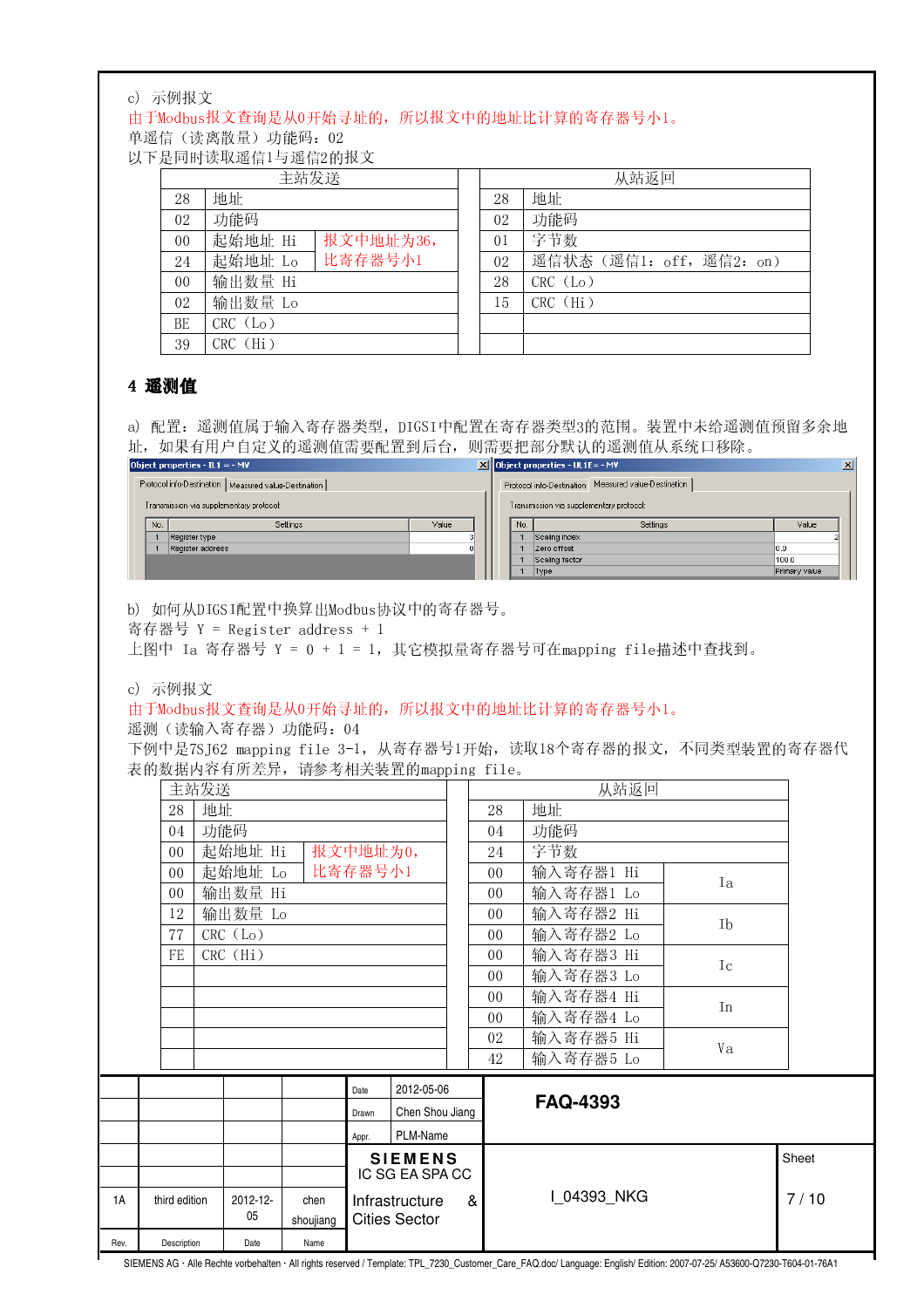|                     | c) 示例报文                           |                                                                                                                 |                               | Date<br>Drawn<br>Appr. | 2012-05-06<br>Chen Shou Jiang<br>PLM-Name |                                  | <b>FAQ-4393</b>                                                                              |              |                   |
|---------------------|-----------------------------------|-----------------------------------------------------------------------------------------------------------------|-------------------------------|------------------------|-------------------------------------------|----------------------------------|----------------------------------------------------------------------------------------------|--------------|-------------------|
|                     |                                   |                                                                                                                 |                               |                        |                                           |                                  |                                                                                              |              |                   |
|                     |                                   |                                                                                                                 |                               |                        |                                           |                                  |                                                                                              |              |                   |
|                     |                                   |                                                                                                                 |                               |                        |                                           |                                  |                                                                                              |              |                   |
|                     |                                   |                                                                                                                 | 遥测(读输入寄存器)功能码: 03             |                        | 下例中从寄存器号205开始, 读取4个电度量的报文。                |                                  | 由于Modbus报文查询是从0开始寻址的, 所以报文中的地址比计算的寄存器号小1。                                                    |              |                   |
|                     |                                   |                                                                                                                 |                               |                        |                                           |                                  |                                                                                              |              |                   |
|                     |                                   |                                                                                                                 | 寄存器号 Y = Register address + 1 |                        | b) 如何从DIGSI配置中换算出Modbus协议中的寄存器号。          |                                  | 上图中 WpForward 寄存器号 Y = 204 + 1 = 205, 其它电度量寄存器号可在mapping file描述中查找到。                         |              |                   |
| No.<br>$\mathbf{1}$ | Register type<br>Register address | Settings                                                                                                        |                               |                        | Value<br>204                              |                                  | 1101 Measurement: Full Scale Voltage (100%)<br>1102 Measurement: Full Scale Current (100%)   |              | 12.00 kV<br>100 A |
|                     |                                   | Restore trigger and energy flow direction Protocol info Destination<br>Transmission via supplementary protocol: |                               |                        |                                           | General<br>Settings:<br>No.      | Settings                                                                                     |              | Value             |
| a)                  |                                   | Object properties - WpForward - MVMV                                                                            |                               |                        |                                           |                                  | 配置:电度量属于保持寄存器类型,每个电度量占用两个寄存器,DIGSI中配置在寄存器类型4的范围。<br>X Power System Data 2 - Settings Group A |              |                   |
|                     | 5 电度量                             |                                                                                                                 |                               |                        |                                           |                                  |                                                                                              |              |                   |
|                     |                                   |                                                                                                                 |                               |                        |                                           |                                  | 输入寄存器5为Va, Hex0242 = 578, 除系数100 (a配置部分示例图) 得到一次值5.78kV。                                     |              |                   |
|                     |                                   |                                                                                                                 |                               |                        |                                           | D <sub>7</sub>                   | 遥测值是有符号16位数, 数值范围是 -32768 到 +32767, 数值 -32768 = Hex8000表示无效值或越限值,                            |              |                   |
|                     |                                   |                                                                                                                 |                               |                        |                                           | 51                               | CRC (Lo)<br>CRC (Hi)                                                                         |              |                   |
|                     |                                   |                                                                                                                 |                               |                        |                                           | 0 <sub>0</sub>                   | 输入寄存器18 Lo                                                                                   | PF           |                   |
|                     |                                   |                                                                                                                 |                               |                        |                                           | 0 <sub>0</sub><br>80             | 输入寄存器17 Lo<br>输入寄存器18 Hi                                                                     |              |                   |
|                     |                                   |                                                                                                                 |                               |                        |                                           | 0 <sub>0</sub>                   | 输入寄存器17 Hi                                                                                   | Ins reac     |                   |
|                     |                                   |                                                                                                                 |                               |                        |                                           | 0 <sub>0</sub><br>0 <sub>0</sub> | 输入寄存器16 Hi<br>输入寄存器16 Lo                                                                     | Ins real     |                   |
|                     |                                   |                                                                                                                 |                               |                        |                                           | 80                               | 输入寄存器15 Lo                                                                                   |              |                   |
|                     |                                   |                                                                                                                 |                               |                        |                                           | 13                               | 输入寄存器15 Hi                                                                                   | $\mathbf F$  |                   |
|                     |                                   |                                                                                                                 |                               |                        |                                           | 0 <sub>0</sub>                   | 输入寄存器14 Lo                                                                                   | S            |                   |
|                     |                                   |                                                                                                                 |                               |                        |                                           | 0 <sub>0</sub><br>0 <sub>0</sub> | 输入寄存器13 Lo<br>输入寄存器14 Hi                                                                     |              |                   |
|                     |                                   |                                                                                                                 |                               |                        |                                           | 0 <sub>0</sub>                   | 输入寄存器13 Hi                                                                                   | Q            |                   |
|                     |                                   |                                                                                                                 |                               |                        |                                           | 0 <sub>0</sub>                   | 输入寄存器12 Lo                                                                                   | $\, {\bf P}$ |                   |
|                     |                                   |                                                                                                                 |                               |                        |                                           | 0 <sub>0</sub>                   | 输入寄存器12 Hi                                                                                   |              |                   |
|                     |                                   |                                                                                                                 |                               |                        |                                           | 0 <sub>0</sub><br>0 <sub>0</sub> | 输入寄存器11 Hi<br>输入寄存器11 Lo                                                                     | Vn           |                   |
|                     |                                   |                                                                                                                 |                               |                        |                                           | E <sub>4</sub>                   | 输入寄存器10 Lo                                                                                   |              |                   |
|                     |                                   |                                                                                                                 |                               |                        |                                           | 03                               | 输入寄存器10 Hi                                                                                   | Vca          |                   |
|                     |                                   |                                                                                                                 |                               |                        |                                           | E <sub>0</sub>                   | 输入寄存器9 Lo                                                                                    | <b>Vbc</b>   |                   |
|                     |                                   |                                                                                                                 |                               |                        |                                           | E <sub>4</sub><br>03             | 输入寄存器8 Lo<br>输入寄存器9 Hi                                                                       |              |                   |
|                     |                                   |                                                                                                                 |                               |                        |                                           | 03                               | 输入寄存器8 Hi                                                                                    | Vab          |                   |
|                     |                                   |                                                                                                                 |                               |                        |                                           | 3C                               | 输入寄存器7 Lo                                                                                    | Vc           |                   |
|                     |                                   |                                                                                                                 |                               |                        |                                           | 02                               | 输入寄存器7 Hi                                                                                    |              |                   |
|                     |                                   |                                                                                                                 |                               |                        |                                           | 02<br>3C                         | 输入寄存器6 Hi<br>输入寄存器6 Lo                                                                       | Vb           |                   |

SIEMENS AG · Alle Rechte vorbehalten · All rights reserved / Template: TPL\_7230\_Customer\_Care\_FAQ.doc/ Language: English/ Edition: 2007-07-25/ A53600-Q7230-T604-01-76A1

 $\pmb{\mathcal{S}}$ 

 $1A$ 

Rev.

third edition

Description

2012-12-

05

Date

 $chen$ 

shoujiang

Name

Infrastructure

**Cities Sector** 

I\_04393\_NKG

 $8/10$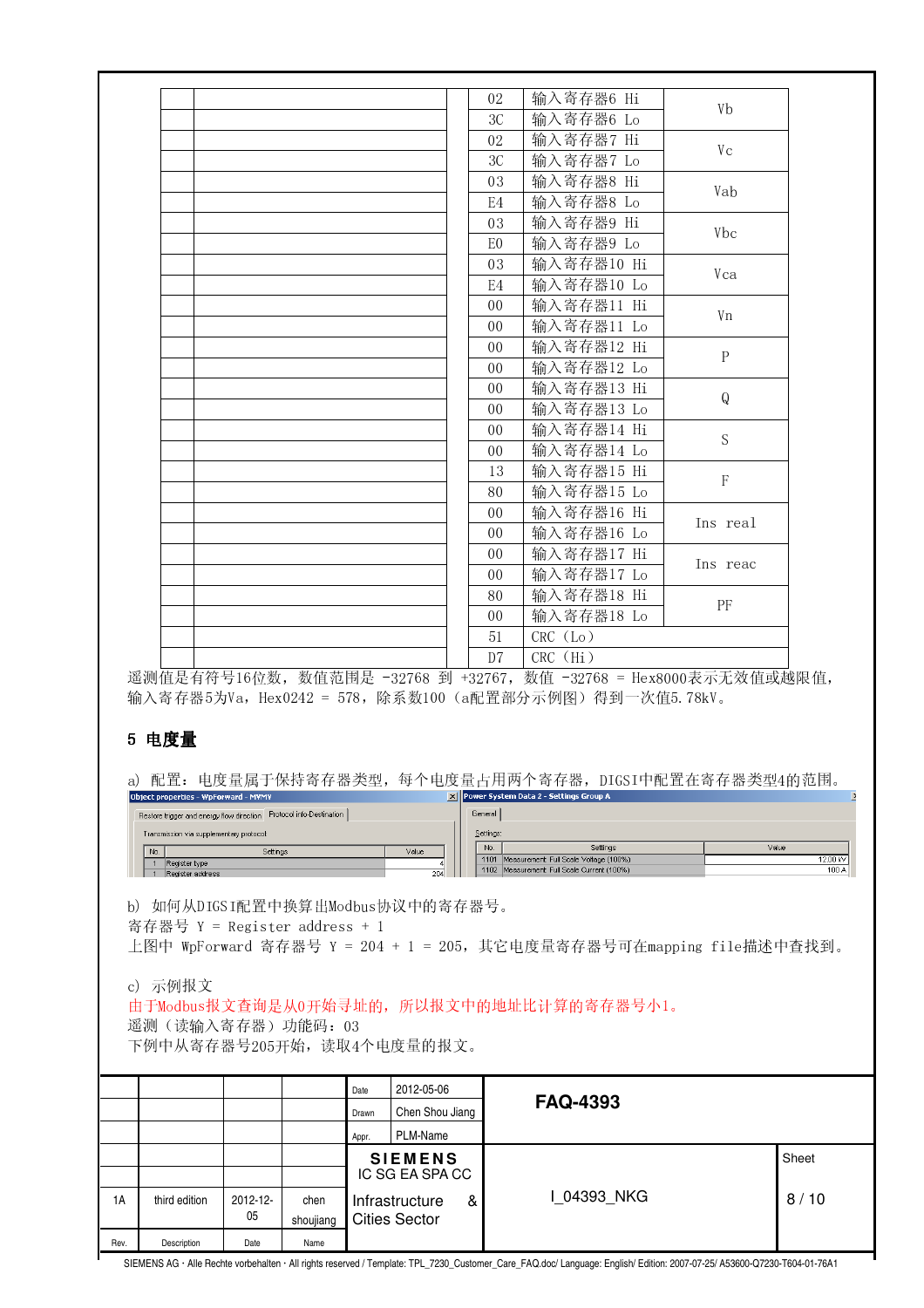|                      |                               | 主站发送 |                        |                                              |   |                | 从站返回                                                                                                                                  |           |                                                                                                              |
|----------------------|-------------------------------|------|------------------------|----------------------------------------------|---|----------------|---------------------------------------------------------------------------------------------------------------------------------------|-----------|--------------------------------------------------------------------------------------------------------------|
| 28                   | 地址                            |      |                        |                                              |   | 28             | 地址                                                                                                                                    |           |                                                                                                              |
| 03                   | 功能码                           |      |                        |                                              |   | 03             | 功能码                                                                                                                                   |           | 电度量是无符号32位数, 数值范围是0 to +4294967295。保护装置通过协议上送到主站是电度量的脉冲个<br>数, 所以后台收到脉冲数目后还要乘以系数(即每个脉冲代表的电度量值)才能得到与装置上显示相同的电 |
| $00\,$               | 起始地址 Hi                       |      |                        | 报文中地址为204,                                   |   | 10             | 字节数                                                                                                                                   |           |                                                                                                              |
| CC                   | 起始地址 Lo                       |      | 比寄存器号小1                |                                              |   | 0 <sub>0</sub> | 寄存器205 Hi                                                                                                                             |           |                                                                                                              |
| $00\,$               | 输出数量 Hi                       |      |                        |                                              |   | DC             | 寄存器205 Lo                                                                                                                             |           |                                                                                                              |
| 08                   | 输出数量 Lo                       |      |                        |                                              |   | 3C             | 寄存器206 Hi                                                                                                                             | WpForward |                                                                                                              |
| 83                   | CRC (Lo)                      |      |                        |                                              |   | 43             | 寄存器206 Lo                                                                                                                             |           |                                                                                                              |
| CA                   | CRC (Hi)                      |      |                        |                                              |   | 01             | 寄存器207 Hi                                                                                                                             |           |                                                                                                              |
|                      |                               |      |                        |                                              |   | 08             | 寄存器207 Lo                                                                                                                             |           |                                                                                                              |
|                      |                               |      |                        |                                              |   | 48             | 寄存器208 Hi                                                                                                                             | WqForward |                                                                                                              |
|                      |                               |      |                        |                                              |   | 51             | 寄存器208 Lo                                                                                                                             |           |                                                                                                              |
|                      |                               |      |                        |                                              |   | 01             | 寄存器209 Hi                                                                                                                             |           |                                                                                                              |
|                      |                               |      |                        |                                              |   | 34             | 寄存器209 Lo                                                                                                                             |           |                                                                                                              |
|                      |                               |      |                        |                                              |   | 54             | 寄存器210 Hi                                                                                                                             | WpReverse |                                                                                                              |
|                      |                               |      |                        |                                              |   | 5E             | 寄存器210 Lo                                                                                                                             |           |                                                                                                              |
|                      |                               |      |                        |                                              |   | 01             | 寄存器211 Hi                                                                                                                             |           |                                                                                                              |
|                      |                               |      |                        |                                              |   | 60             | 寄存器211 Lo                                                                                                                             |           |                                                                                                              |
|                      |                               |      |                        |                                              |   | 60             | 寄存器212 Hi                                                                                                                             | WqReverse |                                                                                                              |
|                      |                               |      |                        |                                              |   | <b>6C</b>      | 寄存器212 Lo                                                                                                                             |           |                                                                                                              |
|                      |                               |      |                        |                                              |   | 37             | CRC (Lo)                                                                                                                              |           |                                                                                                              |
|                      |                               |      |                        |                                              |   | B2             | CRC (Hi)                                                                                                                              |           |                                                                                                              |
|                      |                               |      |                        |                                              |   |                |                                                                                                                                       |           |                                                                                                              |
|                      | 1.732 * 参数1101 * 参数1102/60000 |      |                        | 本例中的系数为 1.732 * 12000 * 100/60000 = 34.64 WH |   |                | 系数(即每个脉冲代表的电度量值)与保护参数1101和1102 (a配置部分示例图)相关, 系数公式为<br>WpForward的脉冲数目为 Hex00DC3C43 = 14433347, WpForward的电度量为 14433347*34.64/1000000 = |           |                                                                                                              |
| 度量值。<br>499.971 MWH. |                               |      |                        |                                              |   |                |                                                                                                                                       |           |                                                                                                              |
|                      |                               |      | Date<br>Drawn<br>Appr. | 2012-05-06<br>Chen Shou Jiang<br>PLM-Name    |   |                | <b>FAQ-4393</b>                                                                                                                       |           |                                                                                                              |
|                      |                               |      |                        | <b>SIEMENS</b>                               |   |                |                                                                                                                                       |           | Sheet                                                                                                        |
| third edition        | 2012-12-                      | chen |                        | IC SG EA SPA CC<br>Infrastructure            | & |                | I_04393_NKG                                                                                                                           |           | 9/10                                                                                                         |

SIEMENS AG · Alle Rechte vorbehalten · All rights reserved / Template: TPL\_7230\_Customer\_Care\_FAQ.doc/ Language: English/ Edition: 2007-07-25/ A53600-Q7230-T604-01-76A1

Rev. Description Date Name